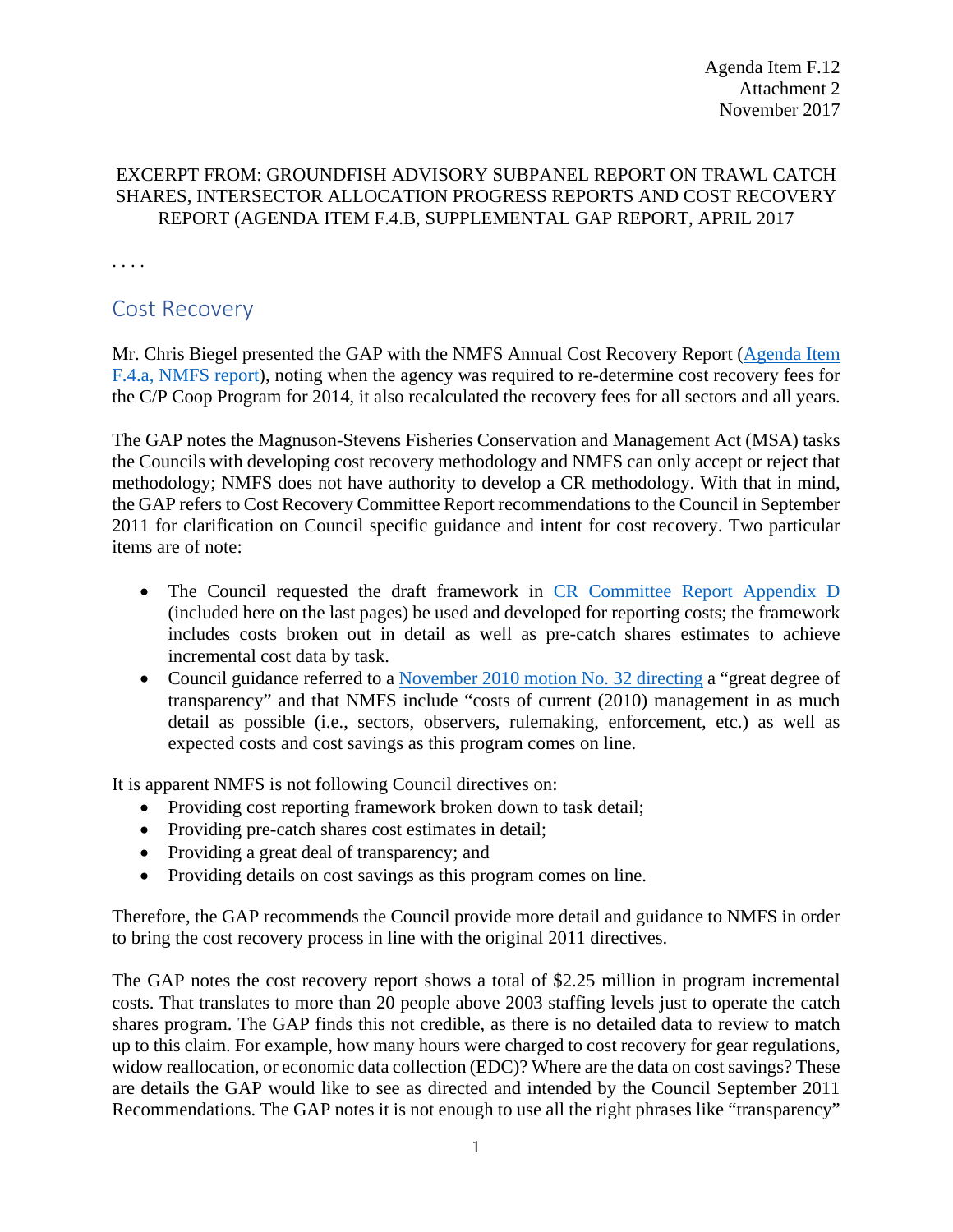and "incremental costs" and "detail"; the actual meaning of the words have to be put into practice at some point.

## Court case impact

The GAP also briefly reviewed some of the language from the court's decision in *Glacier Fish v. Pritzker*. The Court's findings about NMFS' process in determining costs associated with the trawl program reflected what industry's concerns have been since the inception of the program.

Specifically, the Court stated:

"NMFS was obliged to develop a reasonable method for determining the actual additional costs of the trawl rationalization program (over and above existing costs related to groundfish fishery management) as well as a reasonable method for determining which of these additional costs was directly attributable to each of the three sectors."

" … Moreover, the regulations required NMFS to develop a method to evaluate whether it has gained any "efficiencies" and reduced costs as a result of implementing the coop permit program. A review of the record discloses that NMFS did not develop or apply such reasonable methods. …

"First, NMFS did not have a systematic method for determining the number of employee hours that were spent on the trawl rationalization program over and above the amount that had previously been spent on the groundfish fishery …

"Nor did NMFS develop a reasonable system for separating time spent on the trawl rationalization program from time spent on other projects."

*(The court then listed specific instances of improper methods of calculating costs.)*

" … Again, such a haphazard approach to estimating the number of employee hours actually spent on the trawl rationalization program is inconsistent with NMFS's regulatory obligation to calculate the actual incremental costs directly related to the program. …

"Finally, NMFS apparently made no attempt to calculate the "reduced trawl sector related costs resulting from efficiencies" in the program as it was required to do under 50 C.F.R.  $§ 660.115(b)(1)(i)$ ...

"Based on our review of the record, NMFS did not properly determine the 'actual incremental costs' that were 'directly related to the management, data collection, and enforcement of each sector.' "

The GAP would like to reiterate that in two prior statements to the Council and in multiple public testimonies, we have requested more transparency in the cost recovery process. We have twice requested an outside review or audit of the NMFS cost recovery calculations, all to no avail.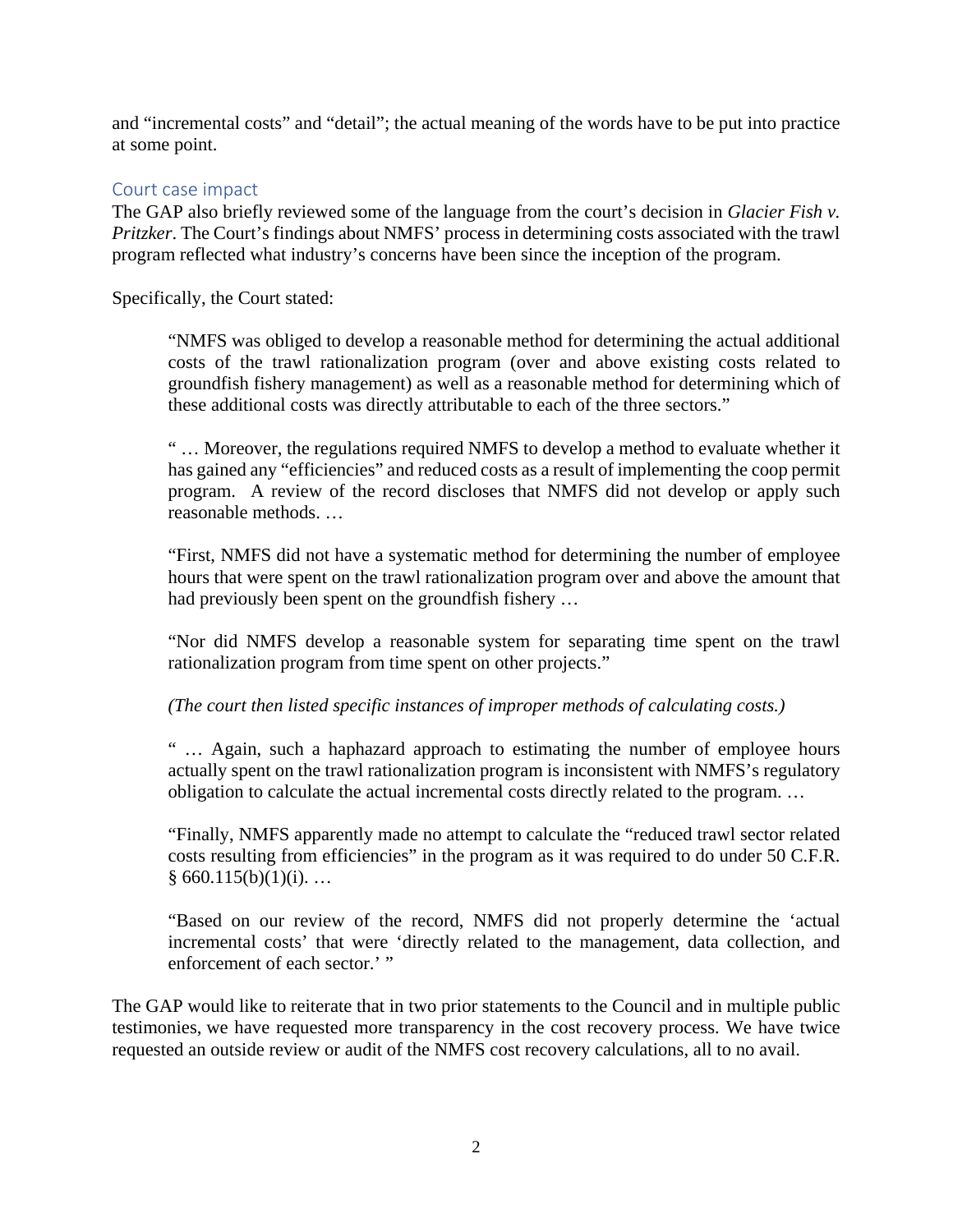## **APPENDIX D: Draft structure for estimating costs**

*(Reprinted from [Cost Recovery Committee Report, September 2011](http://www.pcouncil.org/wp-content/uploads/G6b_CRC_SEPT2011BB.pdf) to show the level of detail the Council expected but NMFS has not produced.)*

 $\ddot{\phantom{0}}$ 

|                              |                                                                                                        | <b>Cost Estimates</b> |         |               |         |              |         |  |
|------------------------------|--------------------------------------------------------------------------------------------------------|-----------------------|---------|---------------|---------|--------------|---------|--|
|                              | <b>Pre-catch shares</b>                                                                                |                       |         | (Jan 1-Dec 31 |         | 2014         |         |  |
|                              |                                                                                                        |                       |         | 2011)         |         |              |         |  |
| <b>Management Activities</b> |                                                                                                        | <b>State</b>          | Federal | <b>State</b>  | Federal | <b>State</b> | Federal |  |
| $\mathbf{1}$                 | Council meeting process (best guess of staff time devoted to<br>day to day council meetings and prep.) |                       |         |               |         |              |         |  |
| $\overline{2}$               | Catch share development (best guess at time devoted to<br>developing the program)                      |                       |         |               |         |              |         |  |
| 3                            | Groundfish in-season management                                                                        |                       |         |               |         |              |         |  |
| 4                            | Licensing (licensing of plants feds.)                                                                  |                       |         |               |         |              |         |  |
| 5                            | Permits (fed time permitting)                                                                          |                       |         |               |         |              |         |  |
| 6                            | Stock assessments (pre/post changes—list stocks)                                                       |                       |         |               |         |              |         |  |
| 7                            | Age reading (pre/post changes—list stocks)                                                             |                       |         |               |         |              |         |  |
| 8                            | State compliance with fed. rules (pre/post what changes)                                               |                       |         |               |         |              |         |  |
| 9                            | Observer training (pre/post numbers)                                                                   |                       |         |               |         |              |         |  |
| 10                           | C M training (pre/post numbers)                                                                        |                       |         |               |         |              |         |  |
| 11                           | Debriefers (numbers)                                                                                   |                       |         |               |         |              |         |  |
| <b>Accounting Activities</b> |                                                                                                        |                       |         |               |         |              |         |  |
| 1                            | Fish tickets (state numbers staff and time ground fish only)                                           |                       |         |               |         |              |         |  |
| $\overline{c}$               | Log books (state numbers staff and time ground fish only)                                              |                       |         |               |         |              |         |  |
| 3                            | CM reports (state fed staff and time)                                                                  |                       |         |               |         |              |         |  |
| 4                            | Observer reports (fed staff and time)                                                                  |                       |         |               |         |              |         |  |